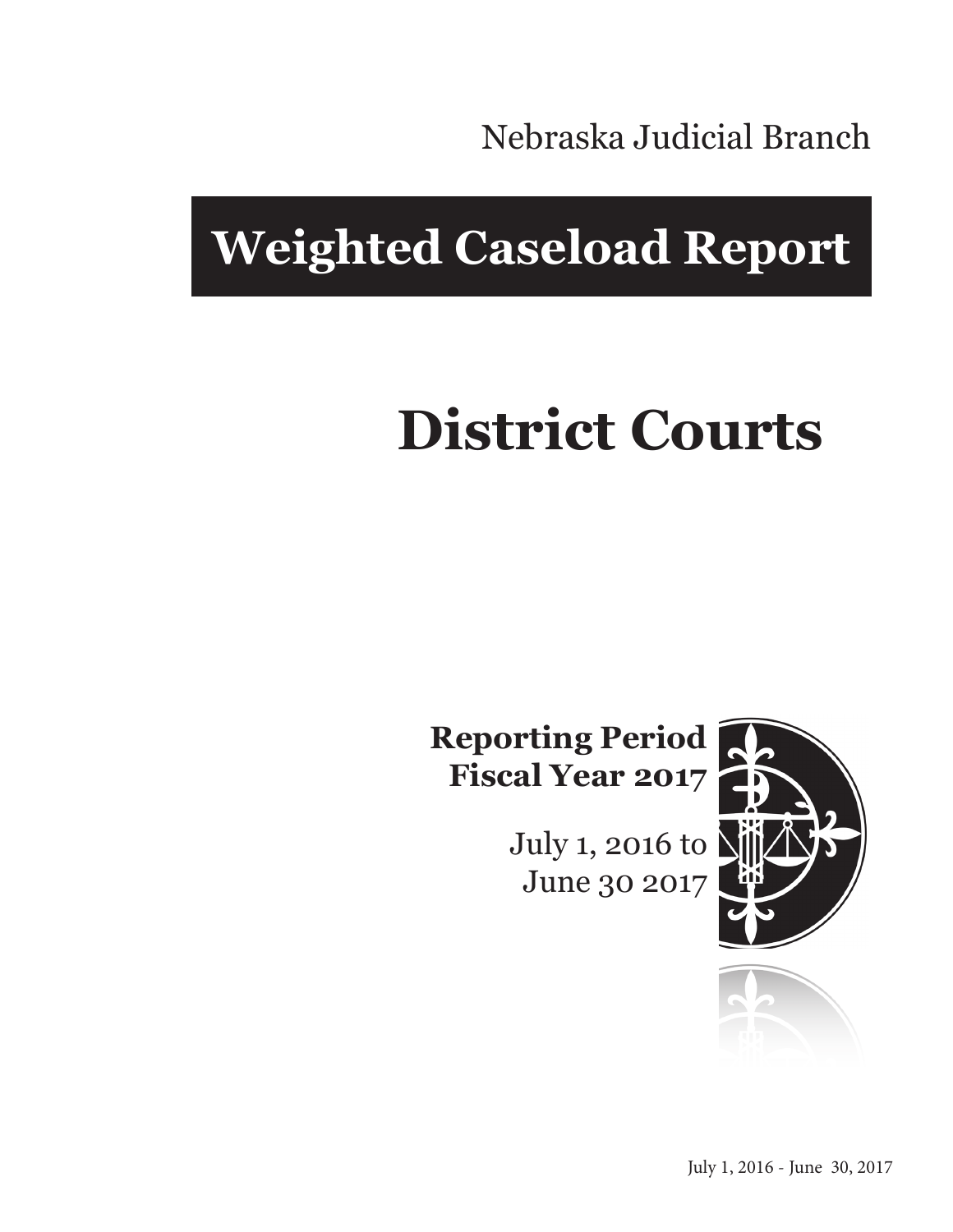## Nebraska District Courts Weighted Caseload Report

#### Fiscal Year 2017 **(July 1, 2016 - June 30, 2017)**

This Weighted District Court Caseload Report contains statistics for Nebraska's 93 District Courts, grouped into twelve Judicial Districts. The judiciary of Nebraska currently assesses the need for judicial positions using a weighted caseload method based on cases opened. Weighted caseload systems provide objective, standardized determinations of resource needs.

*No quantitative judgeship assessment method, including a weighted caseload system will determine the exact number of judges required within a judicial district. But quantitative methods, such as weighted caseload can approximate the need for judgeships and provide a point of reference or standard for comparing relative need among judicial districts. Other measures, both qualitative and quantitative, may be used in conjunction with the weighted caseload standard calculation to support the assessment of judicial need. In particular, should the standard calculation show the need for a fractional judge (less than the full-time equivalent), additional assessments as to the relative workload per judge within a district and travel per judge may be useful. Also, other useful measures may include analyses of budget constraints, population trends, and other factors that may differentially affect the need for judges across districts.*

**Mission of the Nebraska Administrative Office of the Courts:**

Under the direction of the Nebraska Supreme Court, the Administrative Office of the Courts' mission is to ensure the public has equal access to justice, using leadership, education, technology, and administrative services to implement consistent, efficient, and effective court practices.



**Corey R. Steel | Nebraska State Court Administrator Nebraska Supreme Court**

Rm. 1213 State Capitol | P.O. Box 98910 | Lincoln, NE 68509 T 402.471.3730 | F 402.471.2197 www.supremecourt.ne.gov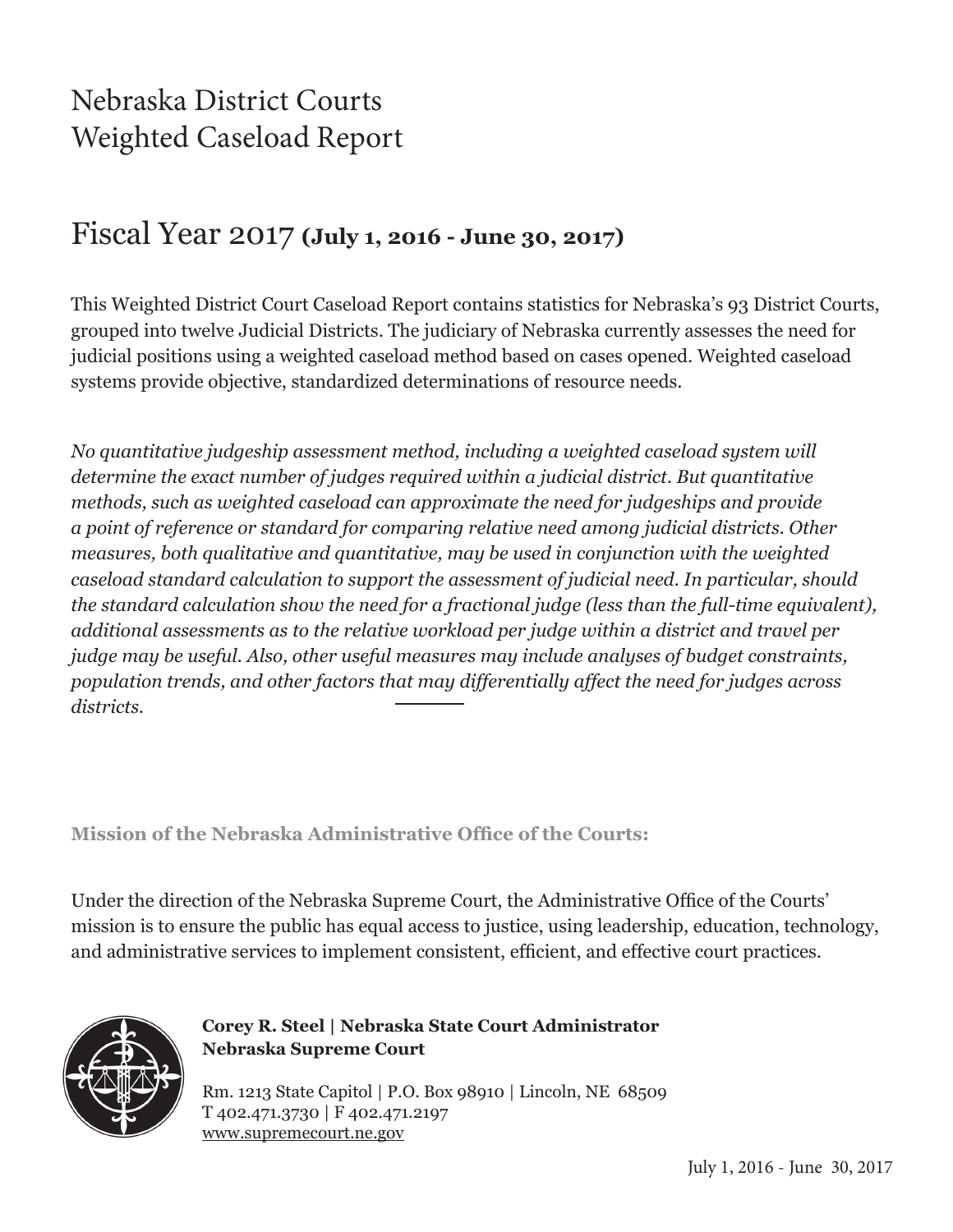#### Nebraska District Court Judicial Needs

Fiscal Year 2017 (July 1, 2017 - June 30, 2017)



Statewide Child Support Referees 3.98 FTE.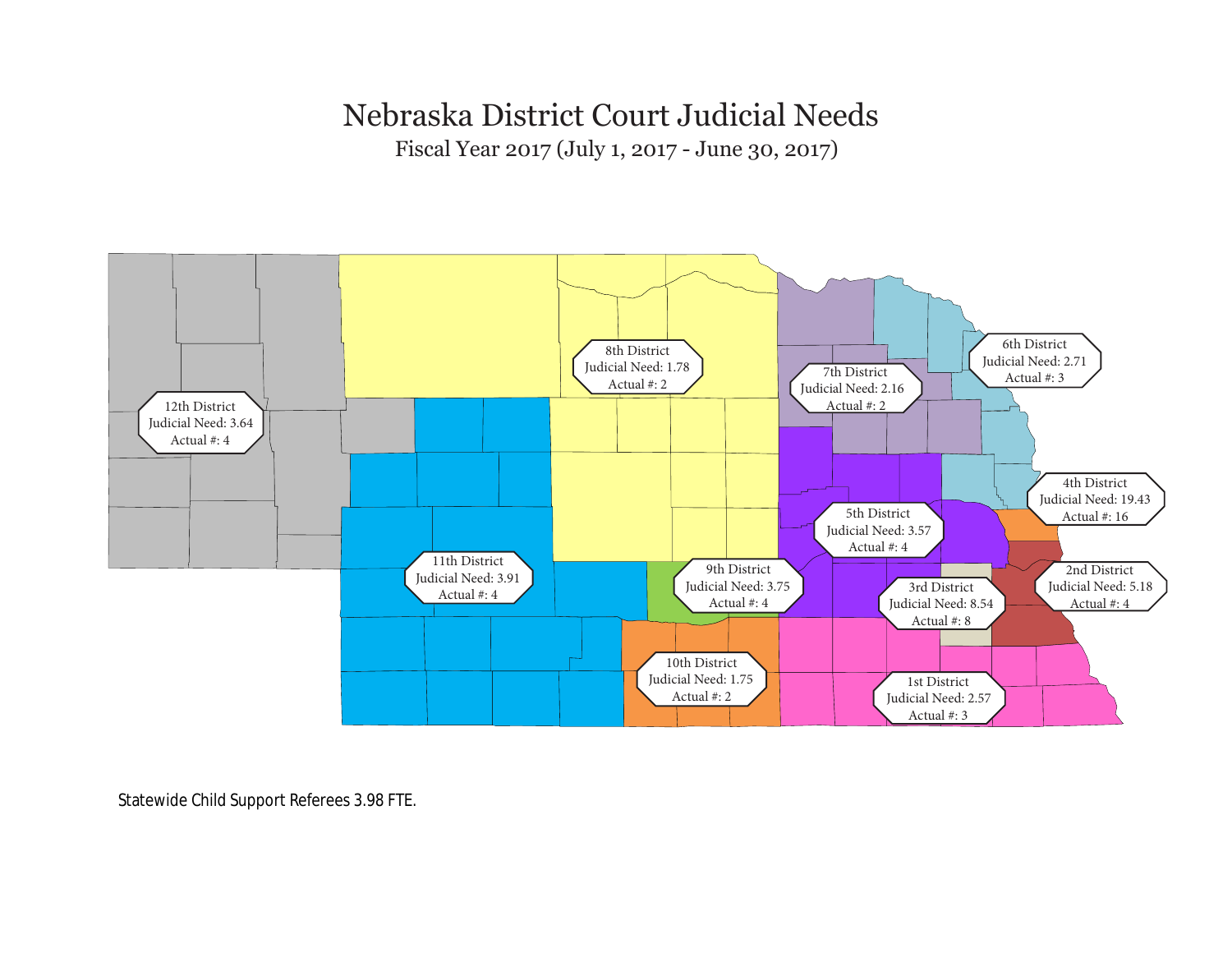## Weighted Caseload Report 1st Judicial District - District Court

District court need for judges: 2.57 Current number of judges: 3



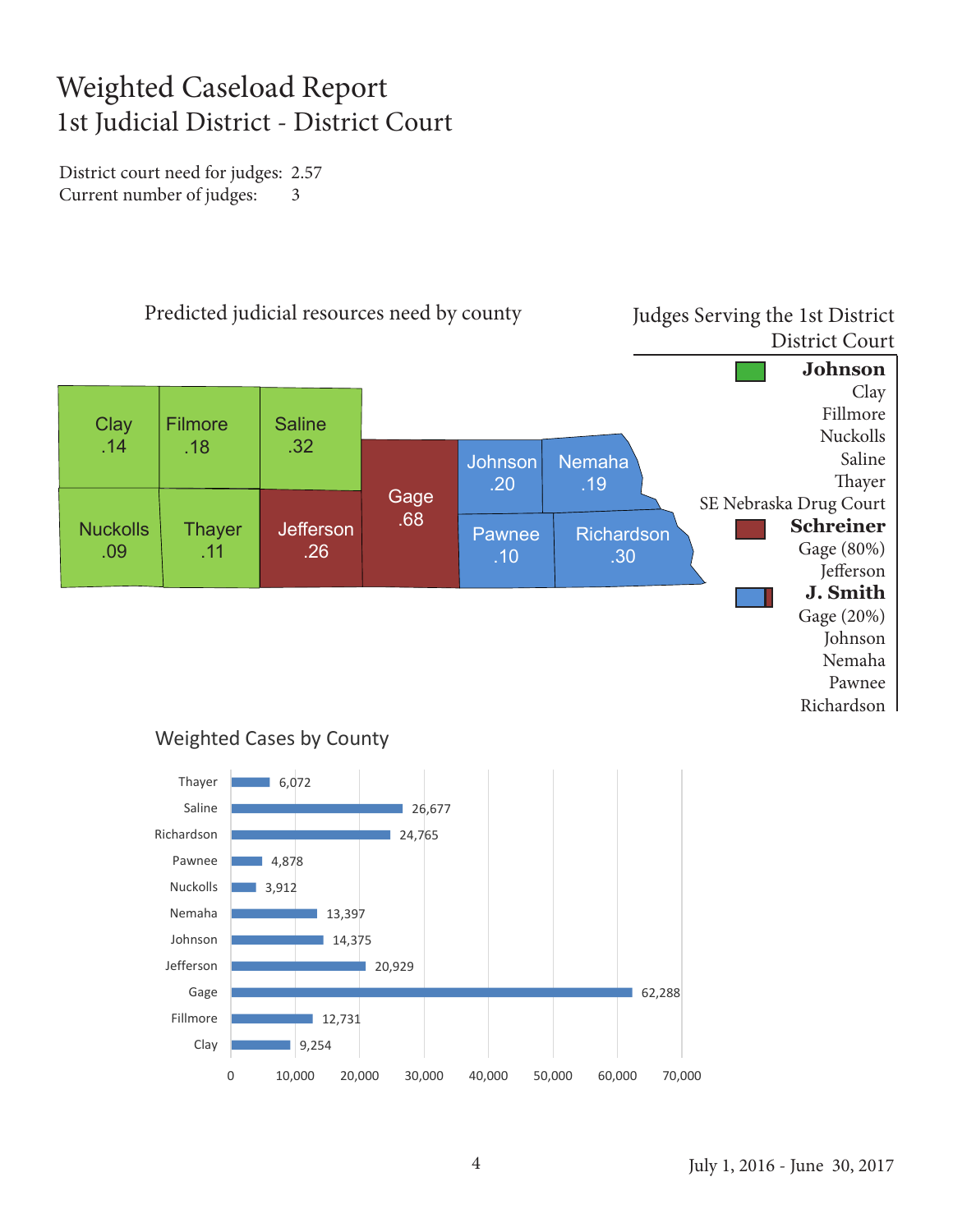#### Weighted Caseload Report 2nd Judicial District - District Court

District court need for judges: 5.18 Current number of judges: 4 Child Support Referees: 0.49



Weighted Cases by County

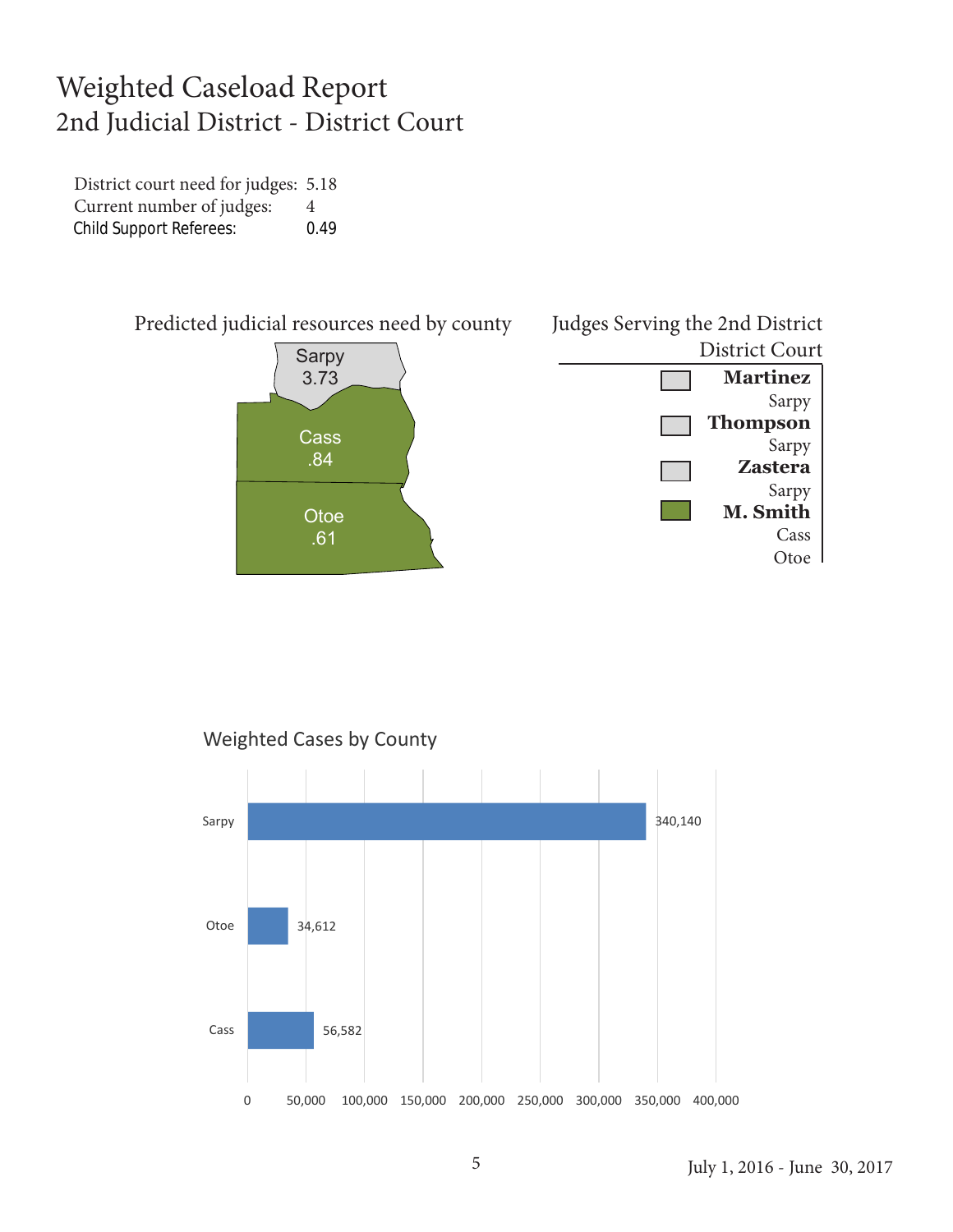## Weighted Caseload Report 3rd Judicial District - District Court

District court need for judges: 8.54 Current number of judges: 8 Child Support Referees: 1.00





Ideus Jacobsen Maret McManaman Nelson **Otte** Strong

#### Weighted Cases by Case Type

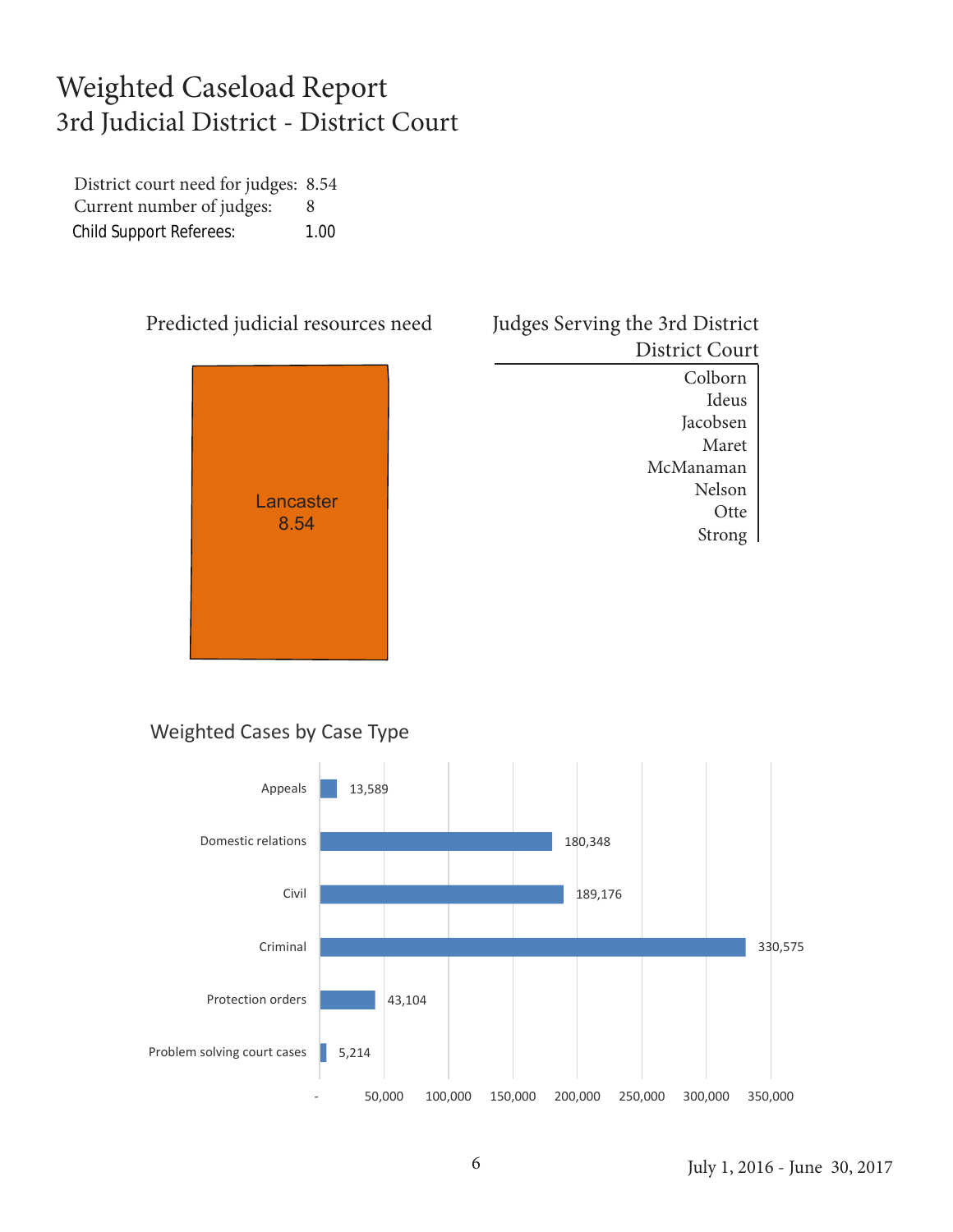#### Weighted Caseload Report 4th Judicial District - District Court

District court need for judges: 19.43 Current number of judges: 16 Child Support Referees: 2.00

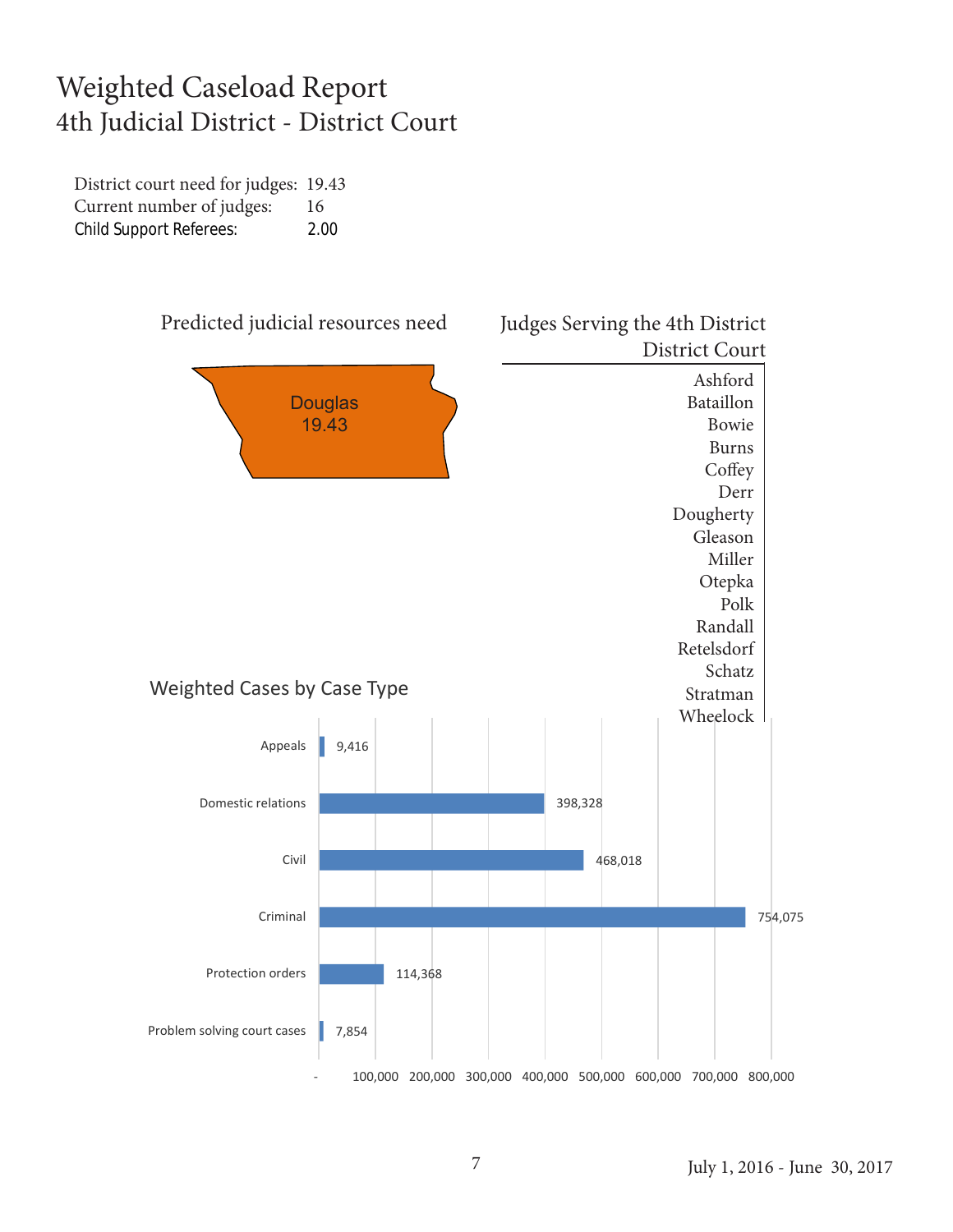## Weighted Caseload Report 5th Judicial District - District Court

District court need for judges: 3.57 Current number of judges: 4 Child Support Referees: 0.08



#### Predicted judicial resources need by county

#### Weighted Cases by County



Judges Serving the 5th District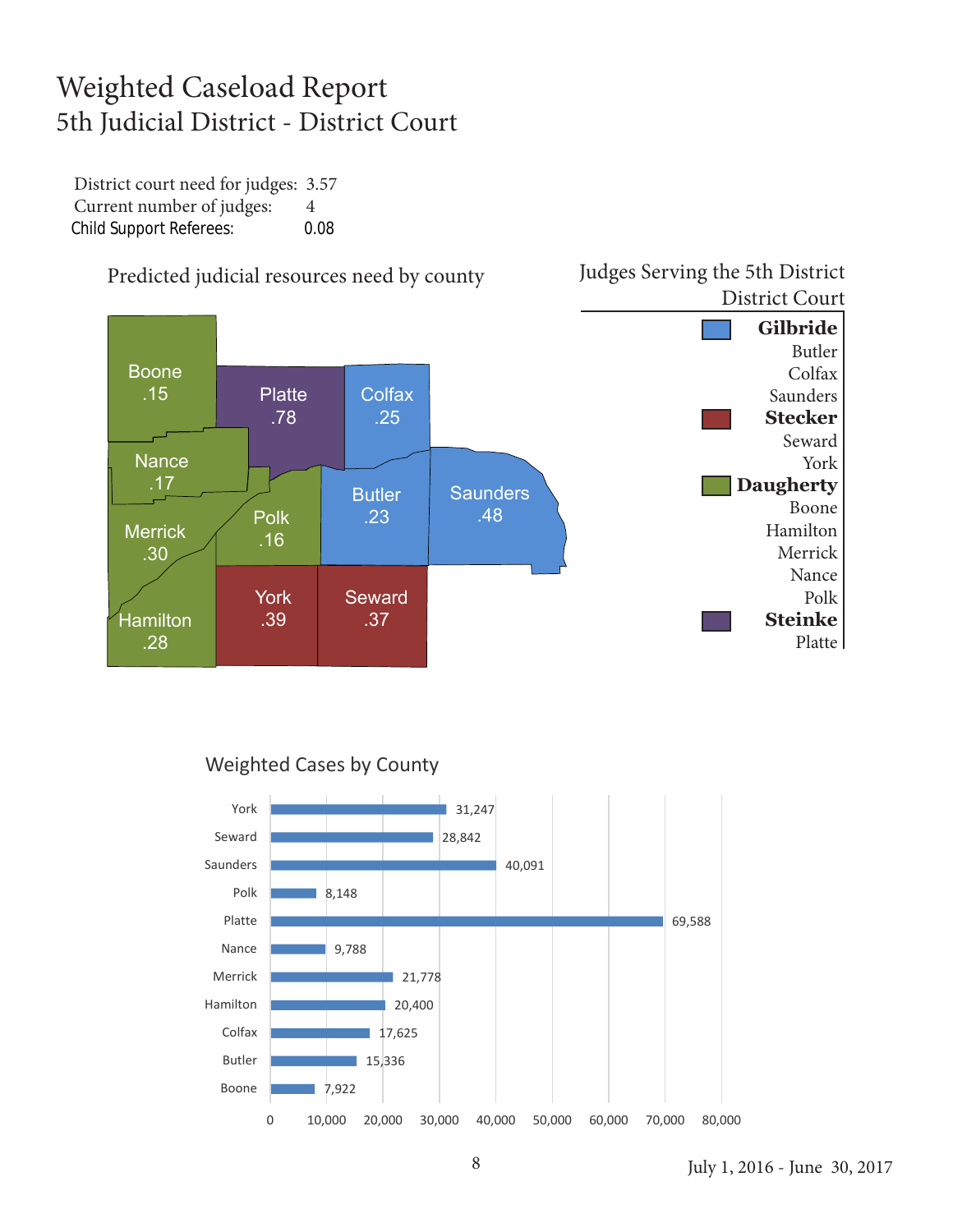#### Weighted Caseload Report 6th Judicial District - District Court

District court need for judges: 2.71 Current number of judges: 3

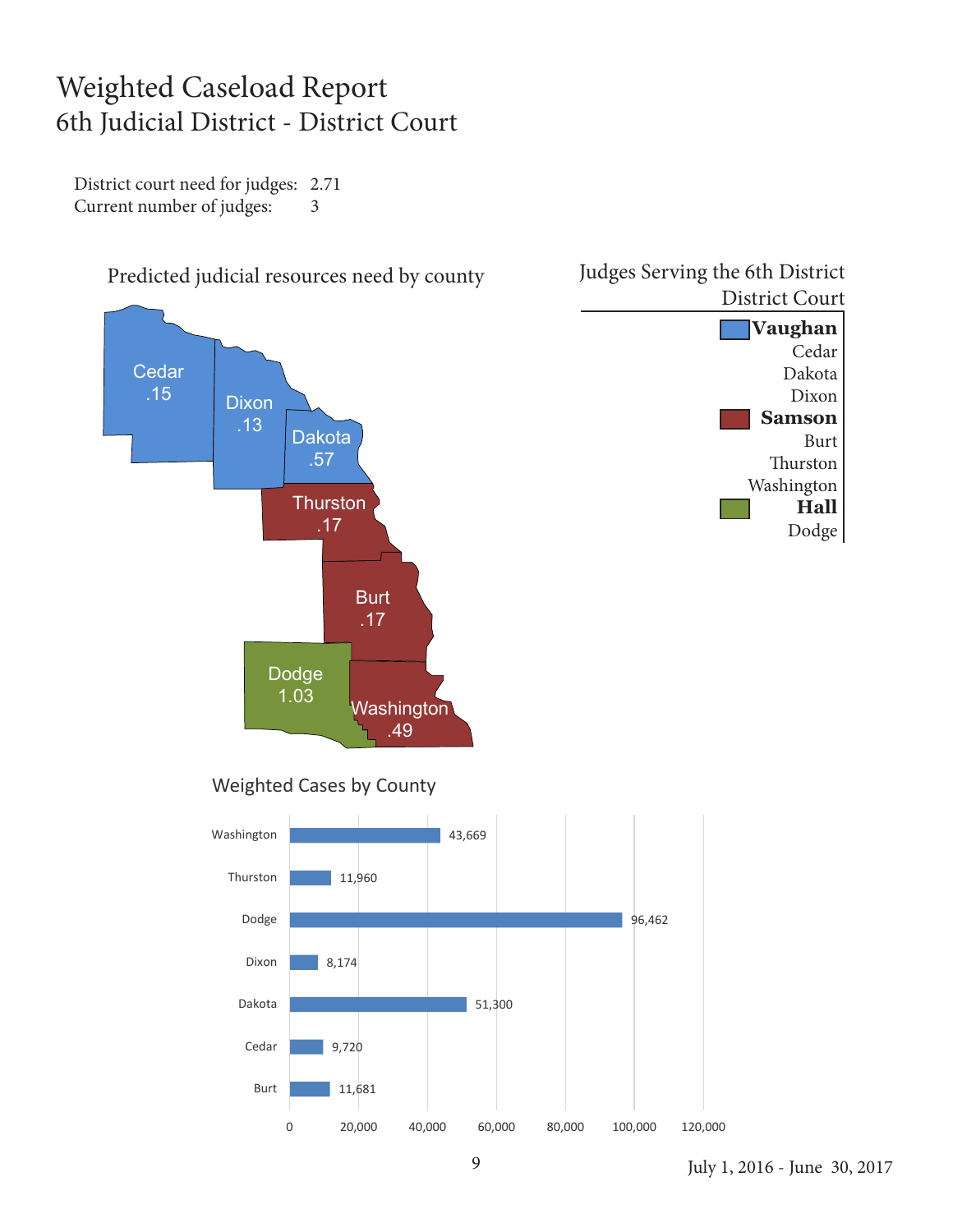## Weighted Caseload Report 7th Judicial District - District Court

District court need for judges: 2.16 Current number of judges: 2 Child Support Referees: 0.07



#### Weighted Cases by County

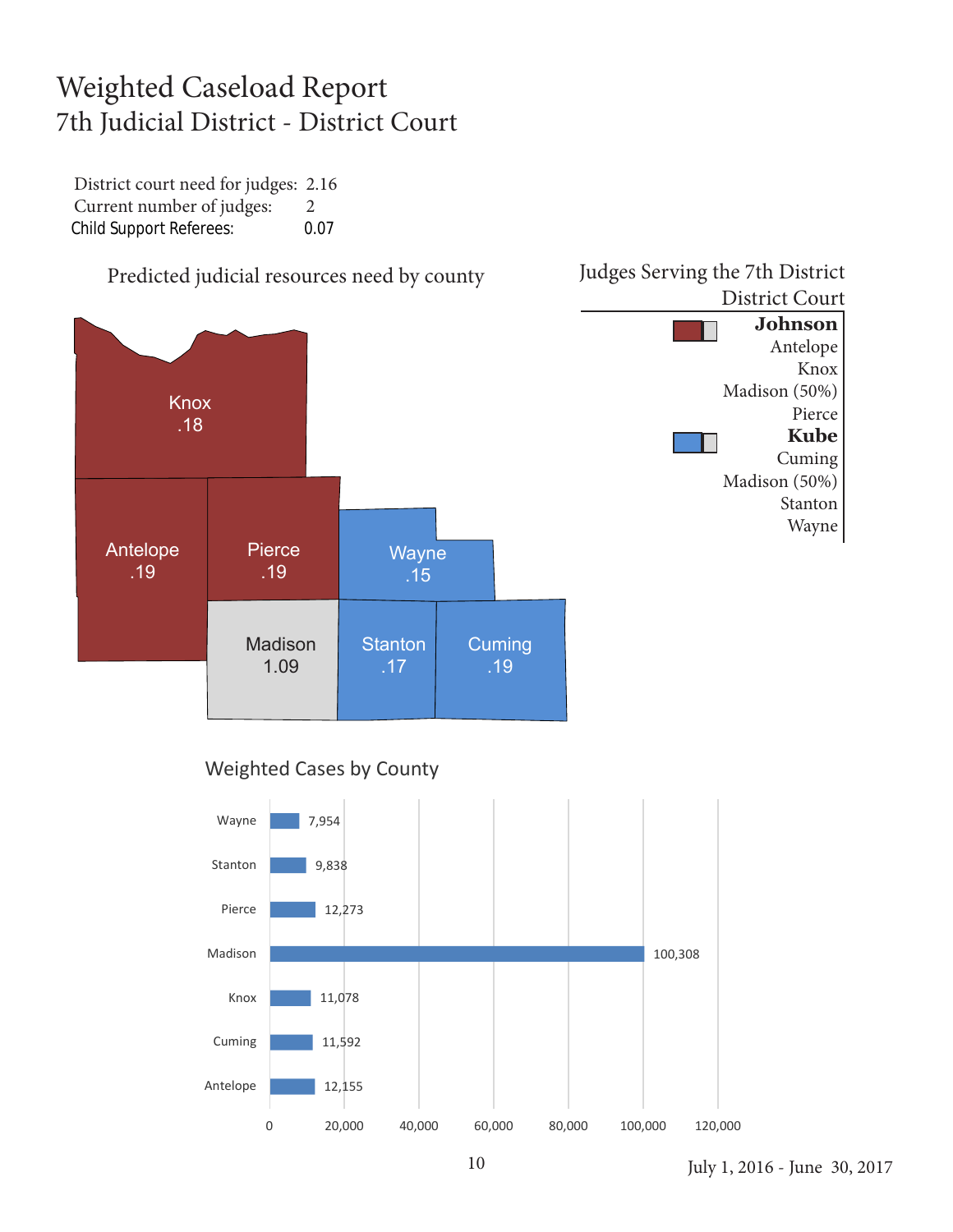## Weighted Caseload Report 8th Judicial District - District Court

District court need for judges: 1.78 Current number of judges: 2

Predicted judicial resources need by county Judges Serving the 8th District

District Court



#### Weighted Cases by County

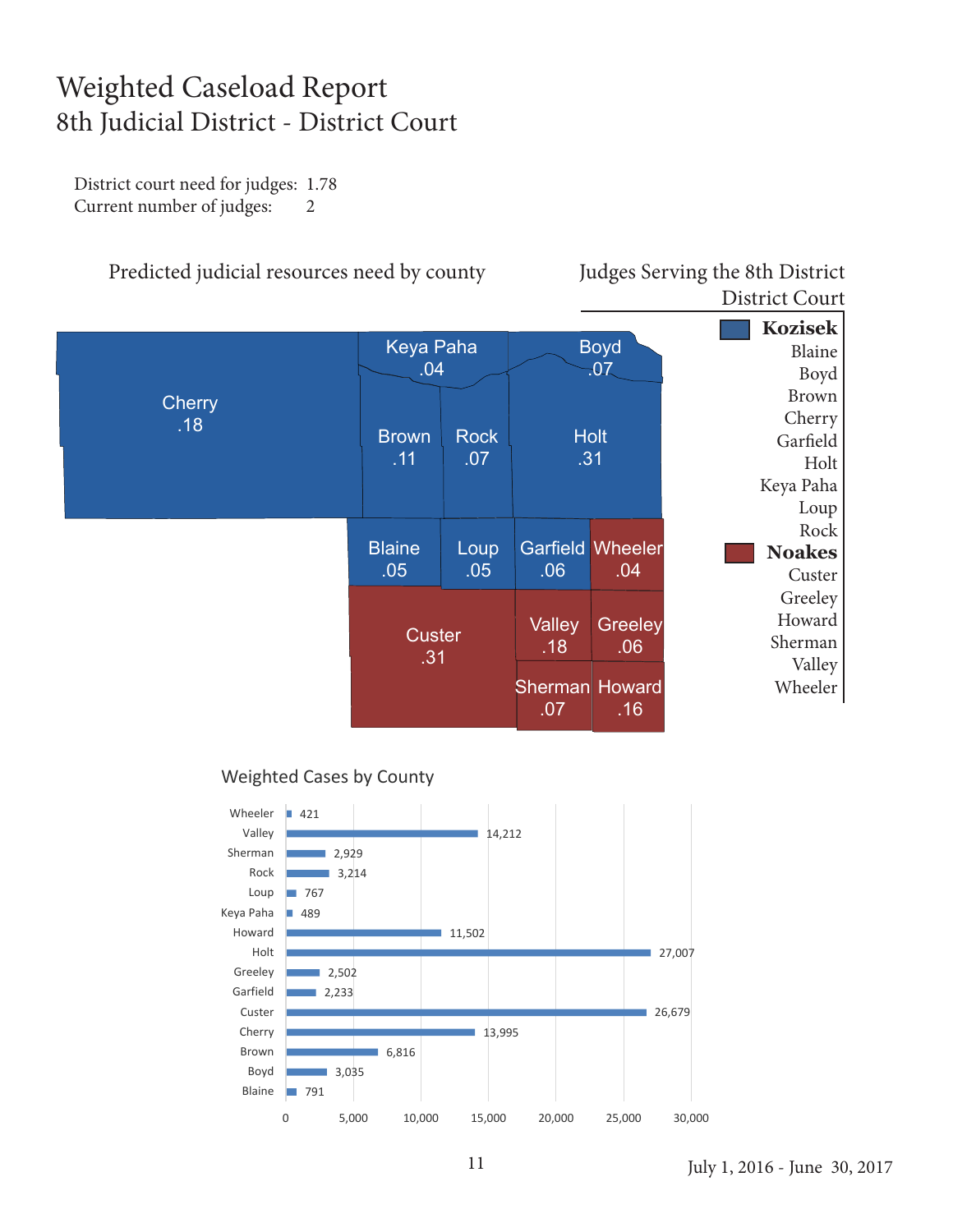## Weighted Caseload Report 9th Judicial District - District Court

District court need for judges: 3.75 Current number of judges: 4 Child Support Referees: 0.23





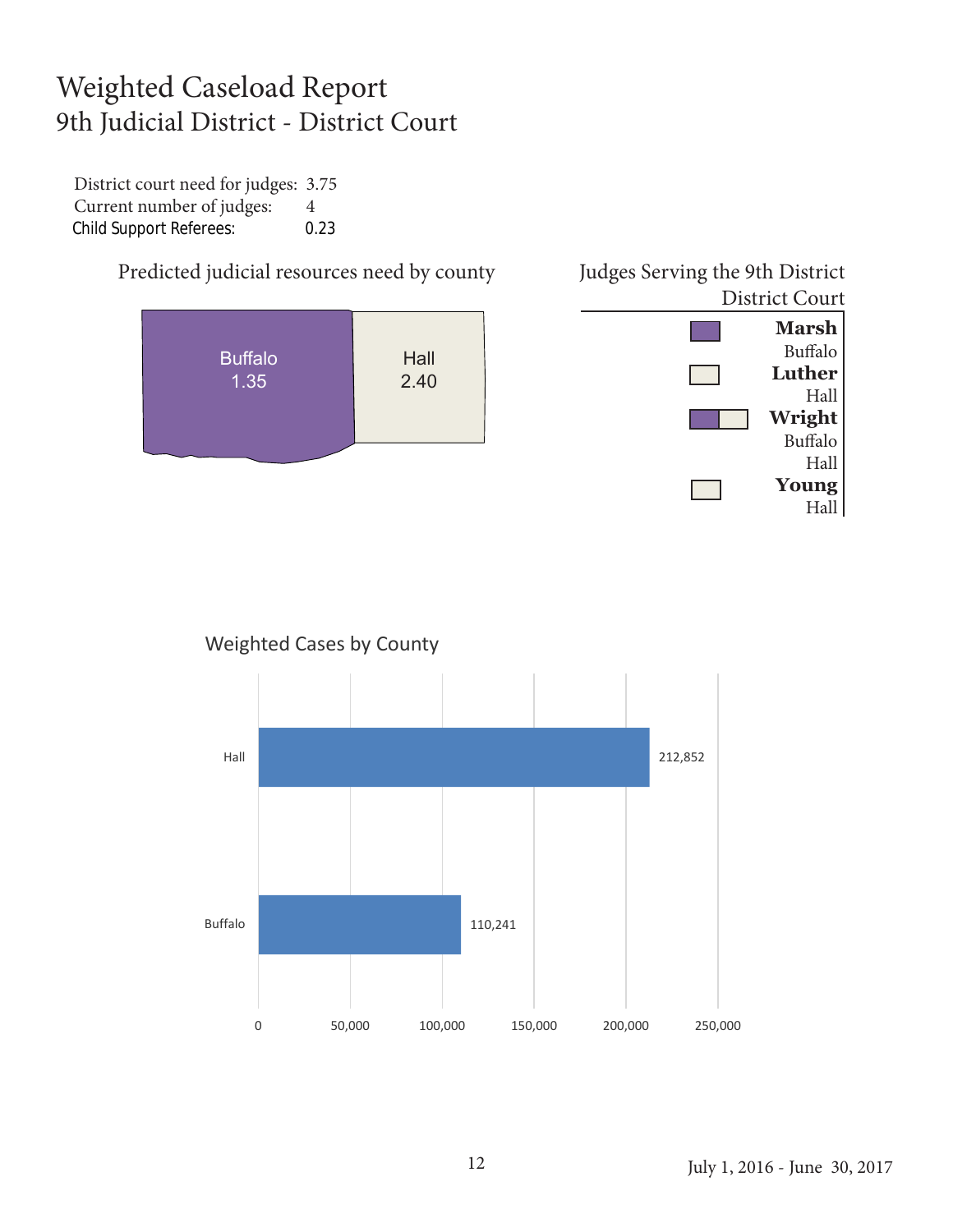## Weighted Caseload Report 10th Judicial District - District Court

District court need for judges: 1.75 Current number of judges: 2 Child Support Referees: 0.11

Predicted judicial resources need by county Judges Serving the 10th District

District Court





#### July 1, 2016 - June 30, 2017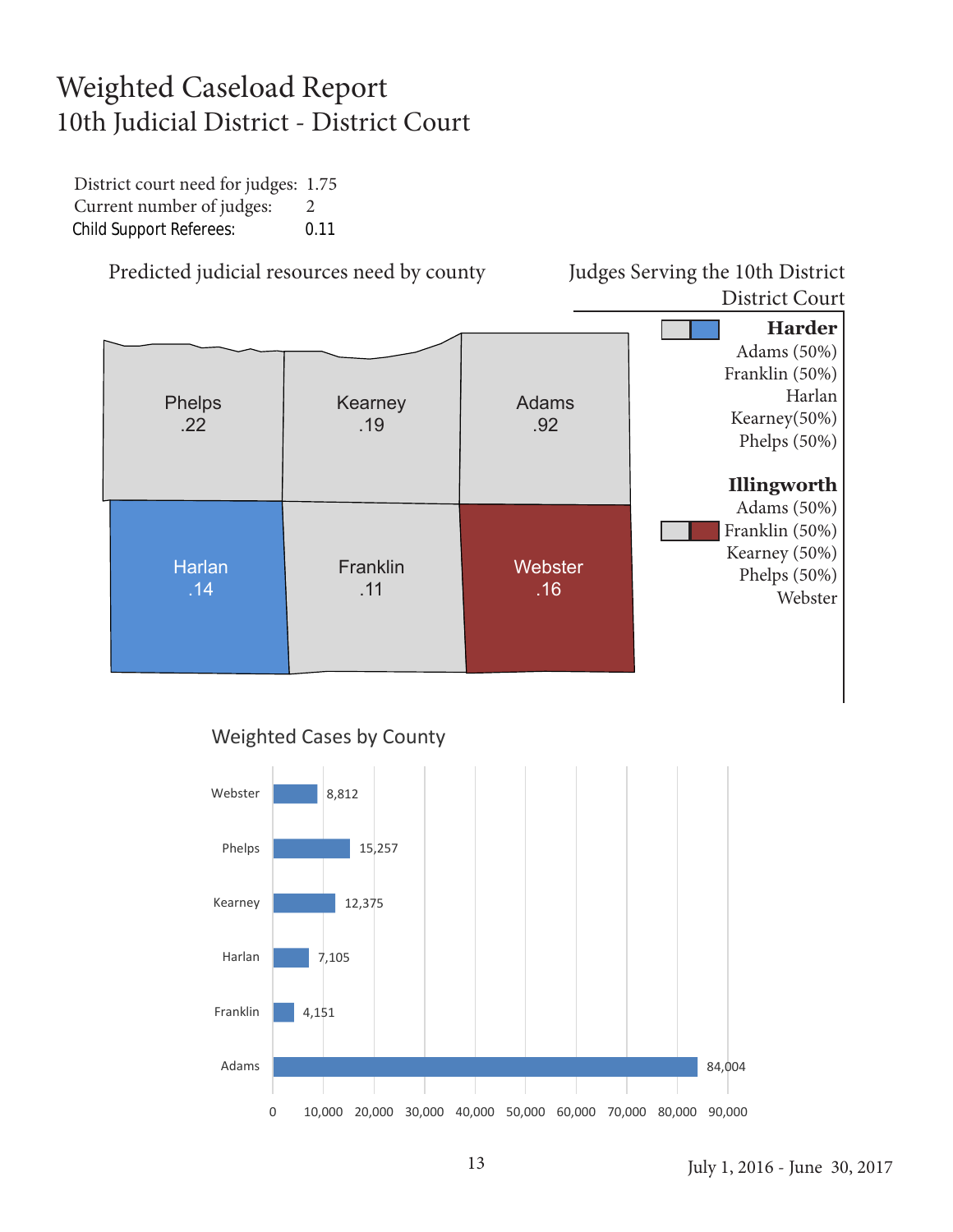## Weighted Caseload Report 11th Judicial District - District Court

District court need for judges: 3.91 Current number of judges: 4



#### Predicted judicial resources need by county Judges Serving the 11th District

## District Court